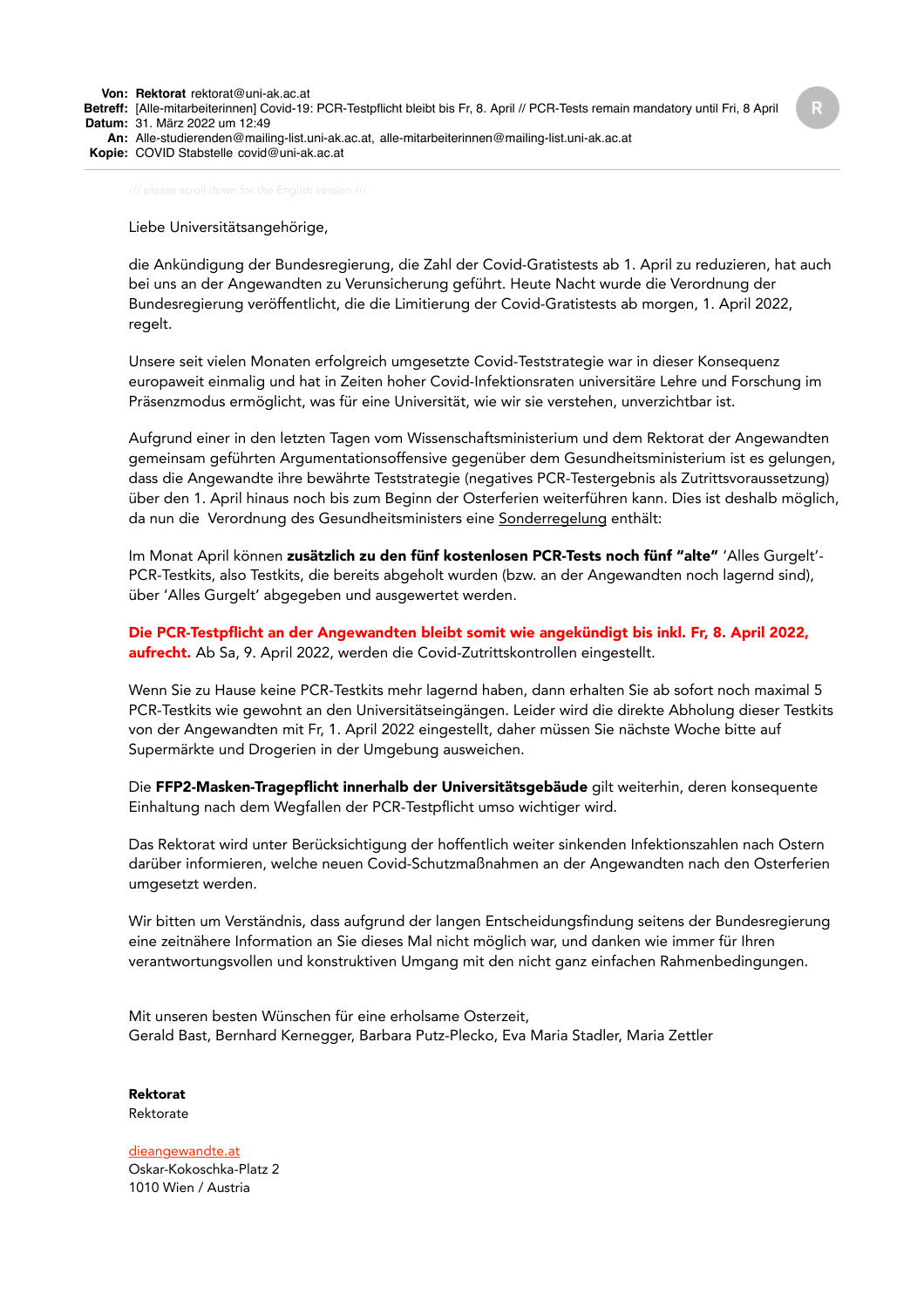## /// ENGLISH ///

## Dear University Members,

the announcement of the federal government to reduce the number of free Covid tests starting April 1 has also caused uncertainty for us at Angewandte. Tonight, the federal government's regulation was published, which regulates the limitation of free Covid tests starting tomorrow, April 1, 2022.

Our covid testing strategy, which has been successfully implemented for many months, was unique in Europe in this consequence and has enabled university teaching and research in face-to-face mode in times of high covid infection rates, which is indispensable for a university as we understand it.

Due to a joint argumentation offensive towards the Ministry of Health by the Ministry of Science and the Rectorate of Angewandte in the last few days, it has been possible for Angewandte to continue its proven testing strategy (negative PCR test result as a prerequisite for admission) beyond April 1 until the beginning of the Easter vacations. This is possible because the regulation of the Minister of Health now contains a special clause:

In the month of April, in addition to the five free PCR tests, five "old" 'Alles gurgelt' test kits that have already been collected (or are still in stock at Angewandte), can still be handed in and evaluated via 'Alles Gurgelt'.

The PCR test obligation at the Angewandten will therefore remain in effect until Fri, April 8, 2022, as announced. As of Sat, April 9, 2022, Covid access controls will be discontinued.

If you do not have any more PCR test kits in stock at home, you will still receive a maximum of 5 PCR test kits as usual at the university entrances from now on. Unfortunately, the daily collection of these test kits from Angewandte will be discontinued on Fri, April 1, 2022, so please use supermarkets and drugstores in the area instead next week.

The FFP2 mask is still mandatory within university buildings, and its consistent use will become all the more important now that the PCR testing requirement has been removed.

Taking into account the hopefully further decreasing infection figures, the rectorate will inform after Easter which new Covid protection measures will be implemented at the Angewandte after the Easter vacations.

We ask for your understanding that due to the long decision-making process on the part of the federal government, it was not possible to provide you with more timely information this time, and we thank you as always for your responsible and constructive approach to the difficult circumstances.

With our best wishes for relaxing holidays, Gerald Bast, Bernhard Kernegger, Barbara Putz-Plecko, Eva Maria Stadler, Maria Zettler

Rektorat Rektorate

[dieangewandte.at](https://www.dieangewandte.at/) Oskar-Kokoschka-Platz 2 1010 Wien / Austria

\_\_\_\_\_\_\_\_\_\_\_\_\_\_\_\_\_\_\_\_\_\_\_\_\_\_\_\_\_\_\_\_\_\_\_\_\_\_\_\_\_\_\_\_\_\_\_